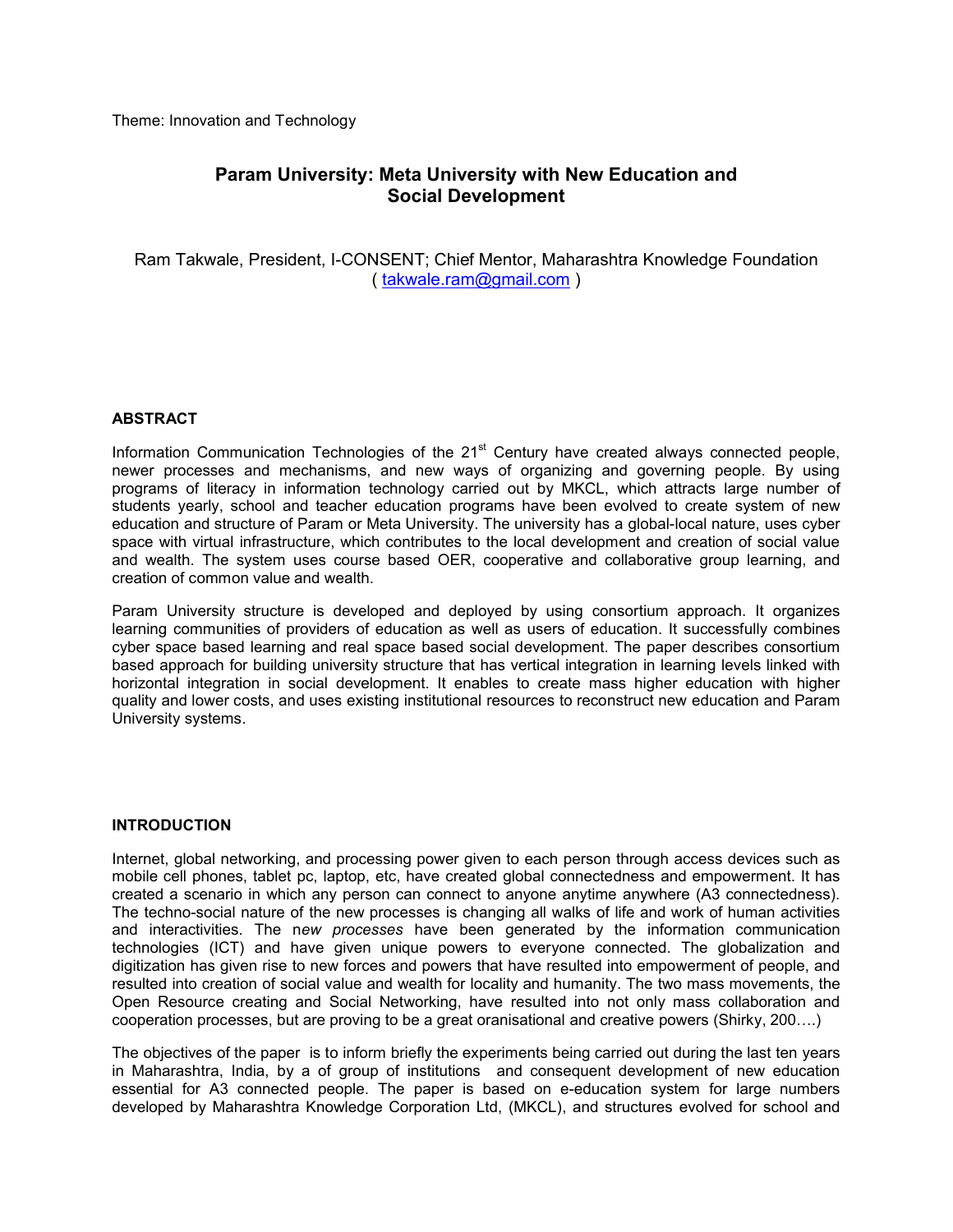teacher education leading to a Bachelor of Education (B. Ed (e-Education)) degree program linked with continuous development of school students and teachers [\(www.mkcl.org;](http://www.mkcl.org/) www.mkcl.org/ebed).

### **NETWORKED SCENARIO AND GLOBALIZATION**

#### **Cyber and Real Spaces**

The information communication technologies have created new processes of digitization, virtualization, mass-personalization and self-organisation; and always connected people have created processes and mechanisms of Open Resources and Social Networking. The digitization has created power to copy and communicate globally and practically instantaneously. Virtualization has created a cyber space for all connected. Each one can add information about self, social and relevant issues and concerns to self and others; and flip between cyber and real spaces, and know from global resources accessible. The technology combines the powers of mass-communication with selective individual interaction, and creates union of two extreme processes of massification and personalization. These new processes and activities in cyber spaces have enabled people not only to communicate and express but also to self-organize and self-govern. The power of these new processes, technologies and roles individuals can play by suitably combining cyber and real space resources is great, and education system and learning could be designed suitably for global, local and self-development and creation of value. The cyber space made accessible is global and cannot be limited easily. The ICT revolution has given people instantaneous access and empowerment through cumulative knowledge and technology development.

Telecommunication, wireless and wireline, are now connecting almost all the people of the world. World penetration of telecommunication will reach to 96 % (6.8 billion) by 2013 year-end (Internet world statistics, 2012). In India, nearly a billion people are connected by telecommunication and 11.4 % (137 m) by internet (TRAI, 2012). Government of India has adopted a policy of developing economical tablet pc for educational purposes in schools and universities. The 7" tablet is likely to form an instrument of education for students in near future.

The existing campus based system of education can now be modified and reconstructed into a system of new education for always connected people by avoiding repetitive functions, giving access of best resources, static as well as dynamic, to all. The new education system needs to be added developmental functions that could create meaningful and relevant value to local and global people and places, and create social wealth and livelihood for self and society.

#### **Mass Higher Education**

The open courseware started a movement of open educational resources (OER) [\(WWW.ocw.mit.edu\)](http://www.ocw.mit.edu/) followed by many institutions and countries. OER is becoming a part of learning and development processes of every learner, student and teachers, and is ensuring higher quality and equal access to all connected. The Open Resource movement is an expression of social generosity by each contributing individual and group for the benefit of all. India has also entered into this movement, and created its portal, *sakshat*, hosted by Indira Gandhi National Open University. The next development of Mass On-line and Open Courses (MOOC) offered freely by many leading universities of world on the platforms of Coursera, Udacity, EdX etc. Mechanism of distributed classrooms (DC), synchronous or asynchronous, and e-platform enables large number to attended the DC, and in some cases nearly 150 thousand students participate. This has created a new way of globalized mass higher education.

The new mass education mechanisms are creating new situations and problems. Some major problems are the evaluation of learner performance and its certification, role of weaker universities and colleges in the new global scenario, issues concerning nature and purpose of employment and livelihood generation, openness of open resources for free and paid use, etc. The OER based courses and MOOCs would change the higher education scenario radically. This development has just started, and has subversive potential to destroy traditional models of last two centuries, and needs values and principles for the new age of connected people. The problems posed in such situations are related to the

■ New education system essential for the new era,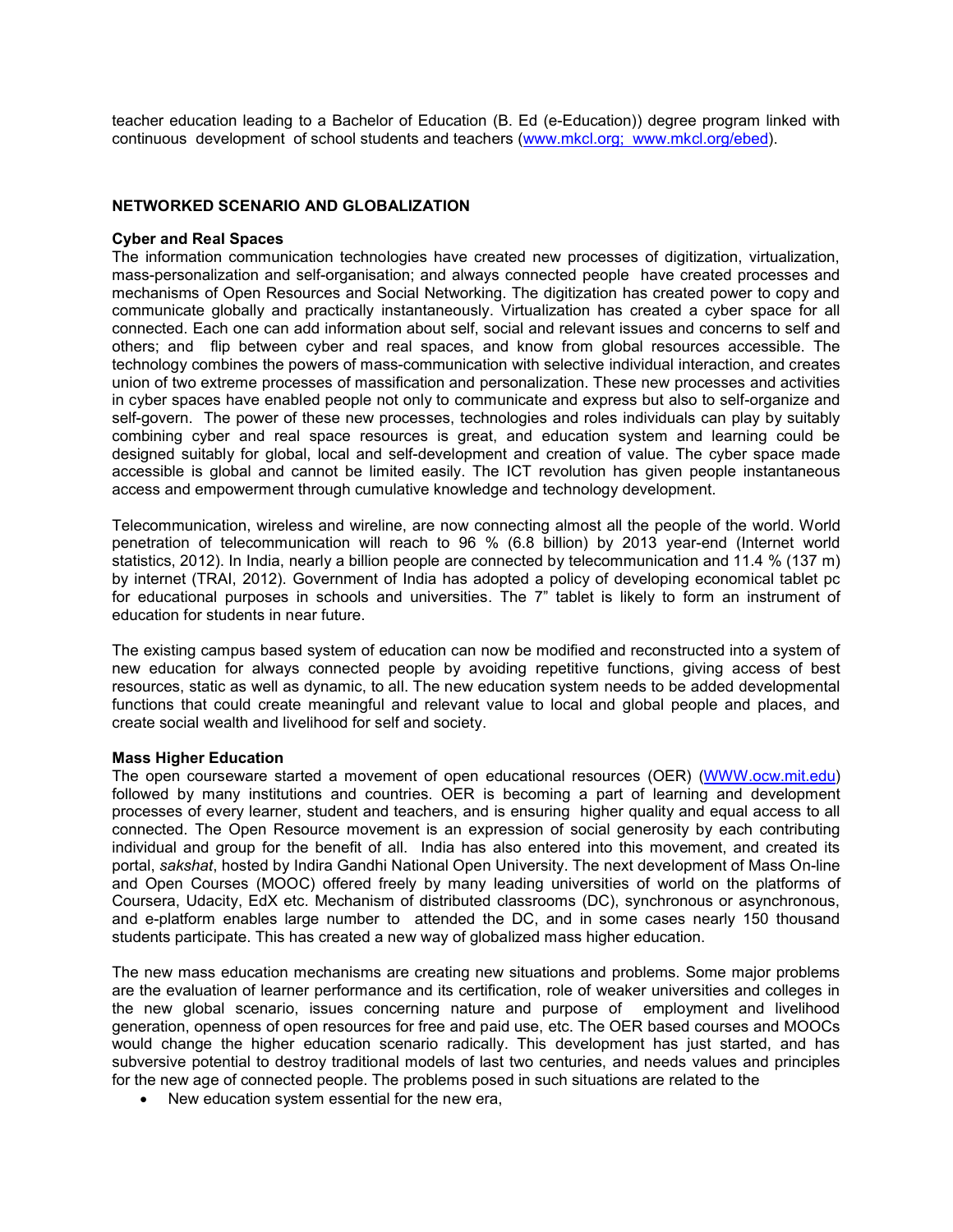- Structure and nature of the new education and university system in the A3 connected world, and
- ∑ Developmental processes and models of learning appropriate when OER, MOOCs for learning and development are available freely and openly.

We attempt to propose systems and process that we are developing through IT literacy course of MKCL now attended by 1.8 million students with complete system of e-education, and outcome of the e-B Ed or B Ed (e-Education) program evolved through a pilot run, and now recast by taking into account the development in access devices, and OER and co-creativity with social networking to incorporate cooperative and collaborative learning. The e-B Ed education has already been reported by our colleagues (Deshmukh,et al, 2010 & Takwale 2012)

# **NEW EDUCATION**

New Education is identified as that education, which is appropriate for the A3 connected people, always renewing or innovative, and is linked with self and social development. The education or learning and development is essentially process- result type with causal relationship. The new education:

- Has global –local system
- Links with Internet connectivity, high processing power and access devices. (tablet pc, laptop, etc.)
- Uses global resources for knowledge and development (OER),
- Uses cooperative learning in groups and communities, and
- Creates social value and wealth for personal and social purposes.

It is conceived as process-results based approach independent of technologies and methodologies. While deploying the education obviously uses latest technologies of mass empowerment.

New education is based on playing multiple roles in life and work situations to find out own role and unique functions, and to become a change maker. The goal is to find out life-long learning and development paths and career for creative working and earning.

The education tries to develop self and social abilities through:

- Capacity (knowledge, skills and use of tools of technologies),
- Capability (applications, and changes in attitude and social behaviour),
- ∑ Co-creativity (small, big group and wiki working), and
- ∑ Creation of personal and social wealth and value.

New Education offers high level of personalization and autonomy to learners in choosing situations and scenarios, issues and problems, outcomes and beneficiaries. As a change maker, student uses following processes:

- Education (learning)  $\rightarrow$  Social development  $\rightarrow$  Monetary and non-monetary value creation  $\rightarrow$  Self and social transformation. (Value chain for learning and development)
- Approach  $\rightarrow$  Deployment  $\rightarrow$  Learning  $\rightarrow$  Internalization (Learning through performance excellence)
- Education  $\rightarrow$  Organisation  $\rightarrow$  Creation  $\rightarrow$  Preservation (Process of Social development)

The developmental process is multidimensional and is highly localized. It depends on global resources for sharing to solve situated problems. In fact the global-local scenario has given enough knowledge and developmental empowerment to every learner to find their local solutions with highest social value. The motto could be *know globally and act locally*. The global resources created by the social philanthropy and generosity are creating a new situation in which social wealth is shared by the people who created it. (Takwale, 2013)

# **PARAM OR META UNIVERSITY WITH CONSORTIUM APPROACH**

**Consortium for Teacher Education**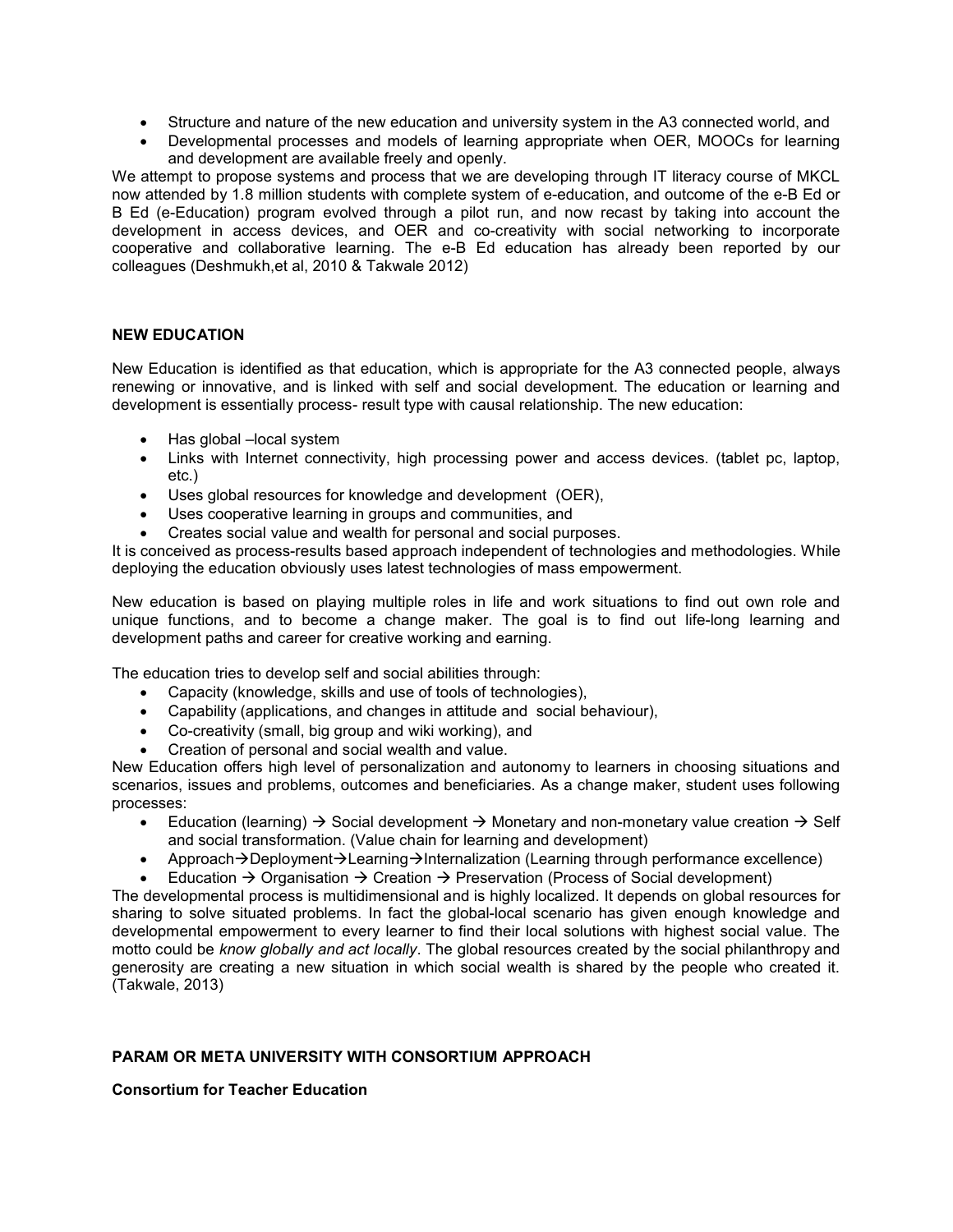There are nine institutions which have come together to form a Consortium, the Indian Consortium for Educational Transformation (I-CONSENT), to organize, develop and deploy the program of B Ed (e-Education). Two of its members, Yashawantrao Chavan Maharashtra Open University for academic support and MKCL for administrative and technological support, are the nodal agencies, and have signed a Memorandum of Understanding (MOU) to take the total responsibility of students right from admission and enrolment till the final evaluation and certification. I-CONSENT is having participation of all the institutions such as Pune University, SNDT Women's University, Bahai Academy, Panchgani, Indian Institute of Education, Pune, KK College, Mumbai, Network for Educational Transformation, Pune besides YCMOU and MKCL. Each member has taken some role and responsibilities in the organisation, development and deployment of the program. There are six Course Teams (CT) for delivering six courses forming e-B Ed program, and each team is having more than three members. The CTs have worked together and developed the content and delivered it to students on line and by using e-platform of ERA of MKCL. There were three Study Centers located at IIE, Pune, K K College, Mumbai and YCMOU, Nashik for the pilot program, and are being increased to ten from where programs are delivered to local students. A Study Center Team consists of a coordinator and mentors, who work in the e-B Ed program and play multiple roles such as tutors, mentors, guides, supervisors in field work done by students in local situations.

I-CONSENT has a Constitution approved by all its members. It has a President, two Secretaries and a General Body, which is a top authority, and takes all the policy decisions. All participating in e-B Ed have to agree to their roles and responsibilities by signing MOU, and are expected to carry out their roles. The Consortium works with win-win approach and every participating institution is expected to benefit out of the cooperative working and performing. I-CONSENT is a non-legal organisation and its legal status is borrowed from the member's parent institutions. The institutions have agreed to come together to work in a common free space created cooperatively wherein they can innovate and create differently. All the academic value and wealth created by the collective working of I-CONSENT belongs to all members as a shared common wealth.

The e- B Ed program has been managed by an Academic Coordination Committee (ACC), chaired by the YCMOU officer and co-chaired by MKCL. It has membership of the I-CONSENT, CTs and SC Teams, and some experts from outside. A Quality Assurance Committee appointed by ACC takes care of the quality of the program, and evaluation of the course and program-end examinations, and submits its results to the YCMOU for declaration of results and award of a degree. The e-Portfolio of a student formed during two years of study and work is a basis for performance evaluation.

Course Teams offer contact sessions by using distributed class (DC) for each course offered on-line and on-platform, ERA by MKCL. Students attend these sessions either from home or Study Centers. They participate in learning activities and situated assignment by doing self-study and forming small or big groups. SC Team gives personalized and situational guidance, and help students in carrying out their field work, practicum, lessons, etc. A major project is carried out by each student in the situations and technology setting in schools. The SC helps and CT guides students in finding their guides and supervisors to complete their projects successfully.

The e- B Ed program has evolved a Central / Global – Local situation in which quality of the CT and the OER can be made available to each student. Further the learning is associated with the situated development; and student's performance creates value and progress for the school and school students where s/he does working and learning.

This model can be generalized to any program by creating common sharable platform like ERA for many educational institutions to offer best of their courses. Here we recommend cooperative approach of Course Team evolved by many Open Universities following UK Open University practice. The Central / Global structure is entirely in the cyber space, whereas the local study center can also organize local consortium of schools / institutions involved in their self-development and are helping teacher students in their practice based working and learning. This is the Param University structure proposed on the basis of experience of working with e-B Ed program. It can combine some features of large number management of the certificate program for IT literacy of MKCL.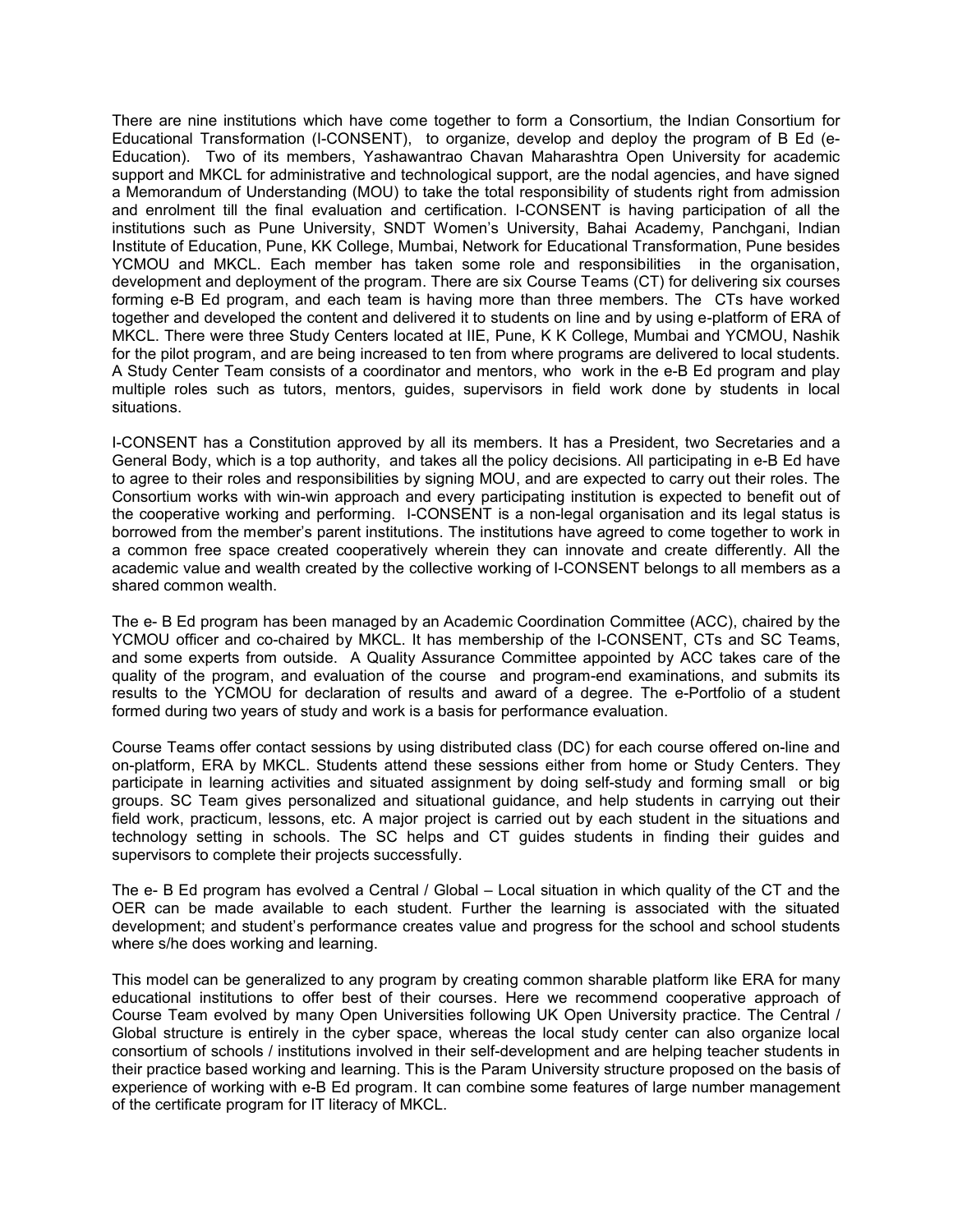Param University will work as an inter-varsity platform on which many universities and colleges can come together and offer best of their courses, and also work as local study centers for offering personalized services to students in their learning and development. The essential structure will consist of faculties under the university, which participate in the Centers of Developmental Learning in the areas of applications related to one or more faculties. The development centricity can be ensured by establishing Param Schools of institutions working in some specific areas of development. For example, we propose to establish first Faculty of Education and Social Development, which offers courses at masters and bachelor levels, and creates Center for Developmental Learning for applying education to social development in the areas involving education and training for institutions like schools, colleges/university, industry, community, etc. A program of B Ed in e-education and social development in area of school education will involve schools with situations of classroom, school and community around. We may establish a Param School in cooperation with faculty and students of Education, school system with their teachers, managers and the State Government administrators. In our case the Param School will be for all schools in the State of Maharashtra, and the Study Centers at the local B. Ed Colleges can work with their teacher-students by forming consortium of local schools, and offering participative program for school teacher and student development. Such a project is already undertaken and the model used for Param University is being for Param School with specific goal of development of quality improvement of school and students.

The essential infrastructure of the Meta University consists of

- 1. Cyber space infrastructure that connects all functionaries, users of education, OER and support services for learning and development.
- 2. Central Consortium of institutions and experts for providing Course /Role based learning services. The providers consisting of all CTs and SCTs offers learning services through distributed class and course based OER, and are organized into a provider *learning* c*ommunity.*
- 3. Local Consortium of local institutions, who support learners in their practice based learning and development activities. They also include many *more knowledgeable others* (MKOs) from society and network who can participate in supporting students.
- 4. Quality Assurance Mechanisms and organisation of reform and research circles both for provider and user communities.
- 5. Partnership organisations management of providers and users of education and development to manage coop institution of Param University.

On the basis of our experience of creating consortium for educational transformation, which is still in the formative stage, we propose to form a loose consortium of universities, colleges and private providers of IT enabled services, both at the central and local levels. We are trying to establish a business model based on the principle of 'content is free, services are charges'. We believe that social and financial business models could be established by having social and the State contributions, and by charging fees for personalized services. All 'ekalavyas' or self-learners can learn almost freely or with support from society and MKO's, and by using global OER. They can apply their knowledge and skills to solve localglobal problems, and create socially useful and productive work (SUPW) and common wealth.

Another major feature of this reconstruction of education is the vertical integration in learning, and horizontal integration in social development required for raising levels of performance. The development can be raised to its higher levels, by raising the levels of learning and becoming able to contribute higher knowledge, skills and technologies in the processes and results.

The Param University will have the following concerns to be addressed:

- The new education is decentralised with autonomy to learners, and has nature of bottom-up model with global-local approach. It needs similar model for social development, which is of topdown nature at present. This mismatch will always have conflicts in all developmental aspects. Possible way out is the model of development based on the Third Industrial Revolution, which will have development with decentralised and bottom-up nature (Rifkin, 2012).
- ∑ New education depends on cooperation and not on competition, social wealth creation with reduced self-centric approaches. A value system needs to be cultivated that promotes creating,